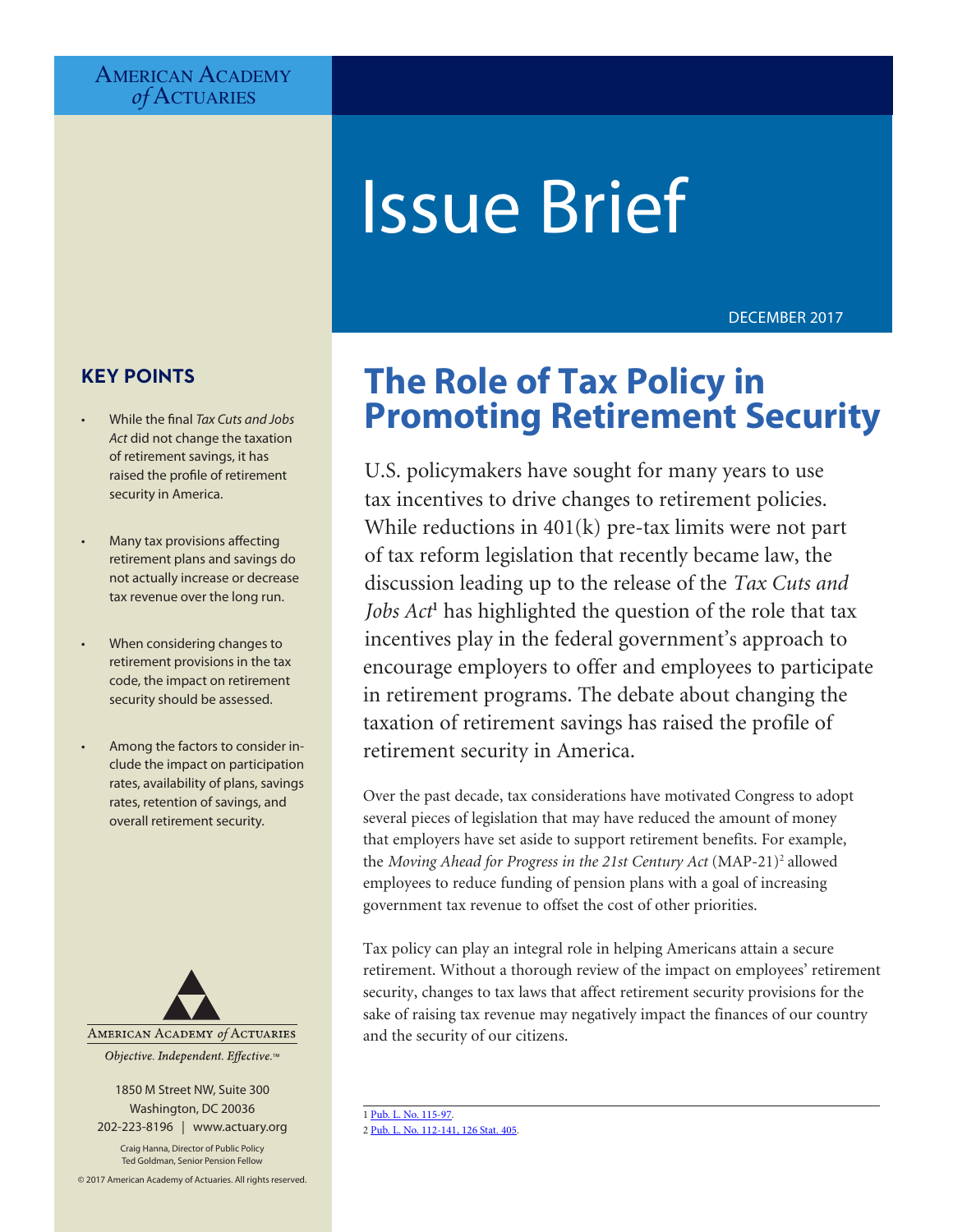#### **Now or Later**

Many tax provisions affecting retirement plans and savings do not actually increase or decrease tax revenues when considered over the long run. Most of the retirement program tax exemptions are simply tax deferrals. For example, eligible 401(k) plan contributions are currently exempt from taxation, but those contributions, plus investment earnings on those contributions, are fully taxable at distribution. In contrast, Roth 401(k) plan contributions do not benefit from current tax deductibility, but all investment earnings as well as contributions are tax-free when withdrawn in a qualified distribution from the plan. Proposals to change  $401(k)$ contributions to the "Roth option" are often motivated by a desire to increase near-term tax revenue.

While reducing tax deductions in the near term would ostensibly generate revenue within the congressional ten-year budget window, this would be accompanied by an offsetting reduction in the tax revenue received in later years. The impact of such future revenue losses should be considered on a longer-term basis to fully capture the true budget effect of the change. A similar concept applies to other tax-driven policy changes affecting retirement plans. In the case of legislation that required or permitted employers to reduce contributions to their pension plans, it does not eliminate the need to fund them in the future. If employers do not fund them, the results may become a burden on the Pension Benefit Guaranty Corporation (PBGC) or participants themselves if their benefits are non-guaranteed. Greater strain on the PBGC's resources could lead to higher premium requirements which could provide another reason for employers to discontinue their defined benefit plans.

## **Key Considerations for Americans' Retirement Security**

When considering any changes to retirement provisions in the tax code, the impact of the proposed changes on retirement security should be assessed. The factors that could be considered in this analysis include the following:

**Overall participation**—Will the change be expected to increase or reduce the number of participants who are covered by plans?

**Prevalence of employer-sponsored retirement plans**—Will the change be expected to increase or reduce the number of employers that sponsor plans?

**Employer contributions**—Will the change be expected to increase or reduce the level of contributions made by employers to retirement plans?

**Employee contributions**—Will the change be expected to increase or reduce the level of contributions made to plans by employees?

**Leakage**—Will the change be expected to increase or reduce the level of leakage where employees leave plans and take distributions?

**Low and middle-income workers**—Will the change be expected to ultimately improve or worsen individuals' retirement security, especially for low and middle-income workers?

**Members of the Retirement System Assessment and Policy Committee: Eric Keener MAAA, FSA, EA, FCA; Cynthia Levering, MAAA, ASA; Andrew Peterson, MAAA, FSA, EA, FCA; Andrea Sellars, MAAA, FSA; Mark Shemtob, MAAA, FSA, EA, FCA, MSPA; Claire Wolkoff, MAAA, FSA, EA, FCA; Anne Button, MAAA, FSA, EA.**